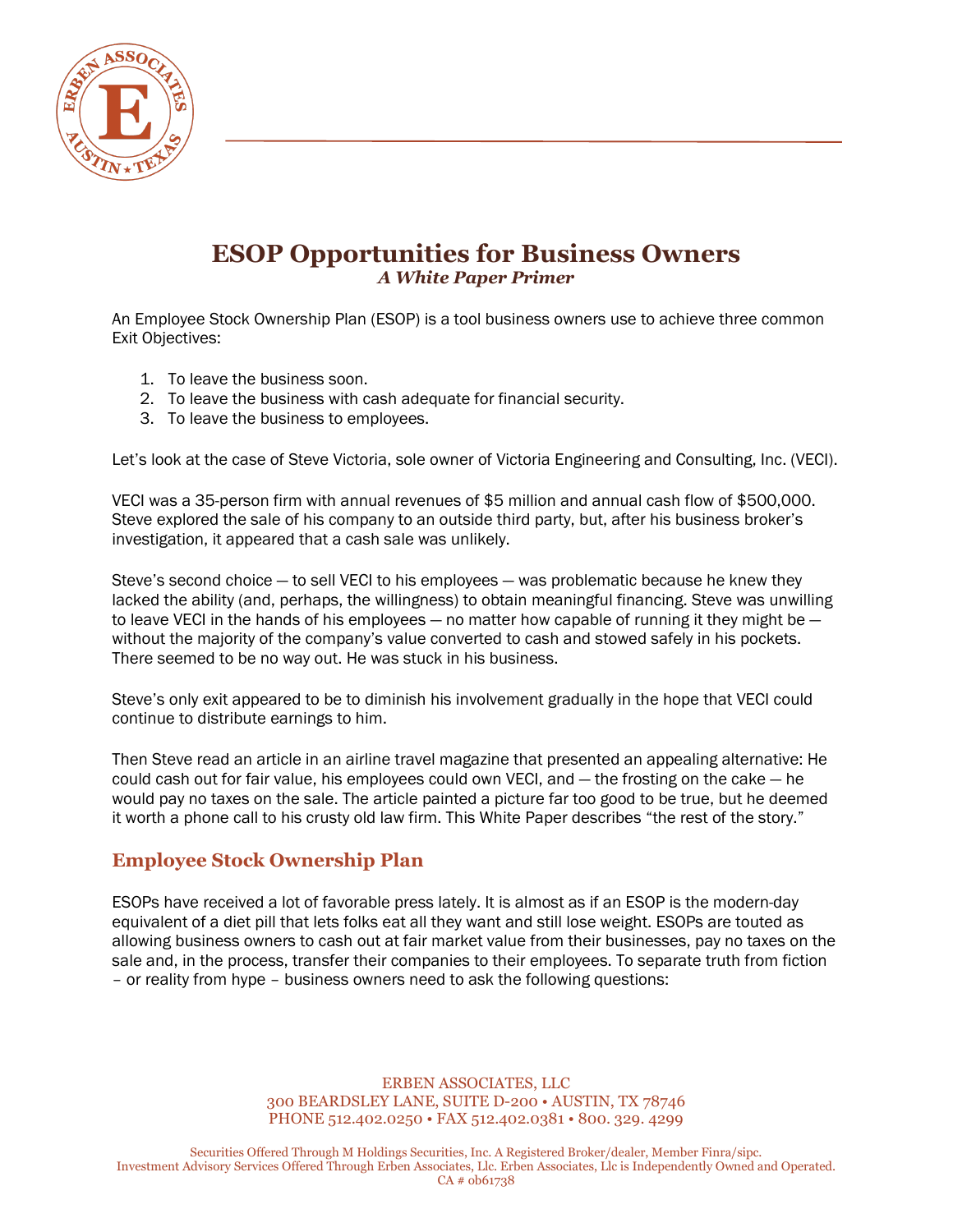

What is an ESOP? How does an ESOP buyout work? What company characteristics are needed to make an ESOP work well? What are the disadvantages to an owner in selling to an ESOP? What are the advantages to an owner of selling to an ESOP?

This White Paper explores each question and will help you make sense of the hype and of the confusing technical requirements surrounding ESOPs.

### **What is an ESOP?**

ESOPs are qualified retirement plans, typically profit sharing plans, which must invest primarily in the stock of the sponsoring employer (in your case, the sponsoring employer is your business). As such, ESOPs must follow all requirements of governing law, including:

- All full-time employees eventually participate in the plan.
- Each participant is allocated a share of the plan assets in proportion to compensation.
- Full vesting of benefits cannot exceed six years from date of participation. Upon termination of employment, the plan must give the participant the right to receive his or her account balance in cash over five years.
- Contributions to the plan by the company are tax deductible and the plan does not pay income tax on income it earns.
- Eventually, participants pay an income tax when they terminate employment and receive a cash distribution from the ESOP (unless rolled over into an IRA).
- The chief difference between an ESOP and a regular profit sharing plan is that ESOPs must invest primarily in the stock of the company sponsoring the plan.
- An ESOP can receive contributions of stock or cash from the company. If it receives cash, that cash can be used to purchase stock from the owner of the company.

An ESOP may borrow funds (a "Leveraged ESOP") to acquire stock from the owner of the company.

# **How does an ESOP Buy-Out work?**

As the chart below illustrates, in its simplest form, an ESOP buyout transaction contains the following parties:

- The company that contributes cash to its ESOP.
- The ESOP that uses the tax deductible contributions to acquire the owner's stock.
- The owner who transfers his stock to the ESOP in return for cash. If this transaction meets certain qualifications, the cash that the owner receives is not taxed to him. In this scenario available cash flow of the company is contributed on a tax-deductible basis to an ESOP which pays that cash to an owner who may be able to receive payment without paying any taxes provided certain requirements are met.
- A bank. Since most owners want as much cash up front as possible when they sell their stock, a financing source is usually required which will loan money to the ESOP that in turn uses the loan proceeds to acquire the owner's stock.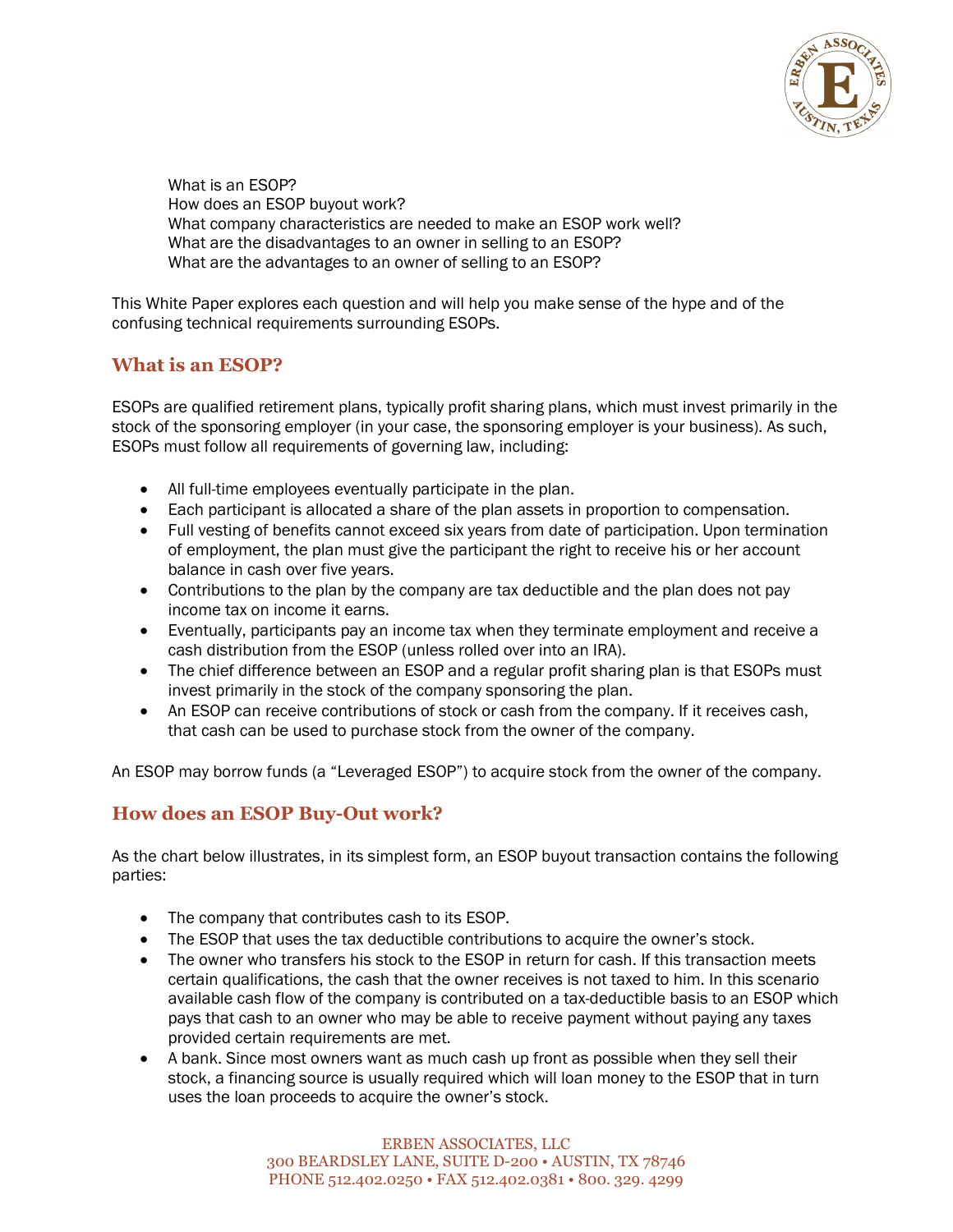

• The loan is repaid from the company's future contributions to the ESOP or dividend payments from the stock owned by the ESOP.

At this point, the employees/participants have become, at least indirectly, the new owners of the company. Their interests will need to be protected throughout the transaction.

### **What company characteristics are needed to make ESOPs work well?**

ESOPs are not for every business. To be successful a company should have the following characteristics:

- Strong cash flow.
- Good management team to carry on after the owner has left.
- Little or no permanent debt.
- Relatively large payroll base (but not always).
- Alignment of shareholder and employee interests.
- Adequate capitalization to sustain future company growth.

If your business lacks any of these characteristics, especially the first three, it is unlikely that an ESOP is the best path for you.

### **What are the disadvantages of an owner selling to an ESOP?**

### *Cost*

ESOPs are costly to establish and relatively costly to maintain over the years; in many respects the sale of stock to an ESOP is more complex and almost as expensive as a sale to an outside third party. The fees for a Leveraged ESOP buyout of an owner range, from \$25,000 to \$100,000. In addition, to establish an ESOP, at least one arms-length, third party appraisal is needed (at a cost of \$10,000 to \$20,000, or more). An annual update to the appraisal is also required at a cost of several thousand dollars.

### *Fiduciary Responsibilities*

The fiduciary responsibility requirements of the Employee Retirement Income Security Act of 1974 (ERISA) are significant. The fiduciaries of an ESOP (which typically include the company, the trustee and the individual members of a committee appointed to administer the ESOP) must be certain that the ESOP transaction is undertaken for the benefit of the participants and their beneficiaries.

Furthermore, ESOP fiduciaries should hire independent legal and financial advisors to advise them on the structure and appropriateness of the purchase of stock from the owner. Owners can and should minimize their fiduciary risk by letting others serve as ESOP trustees and by making certain that those trustees exercise independent judgment and seek advice from experienced advisors.

### *Repurchase Requirements*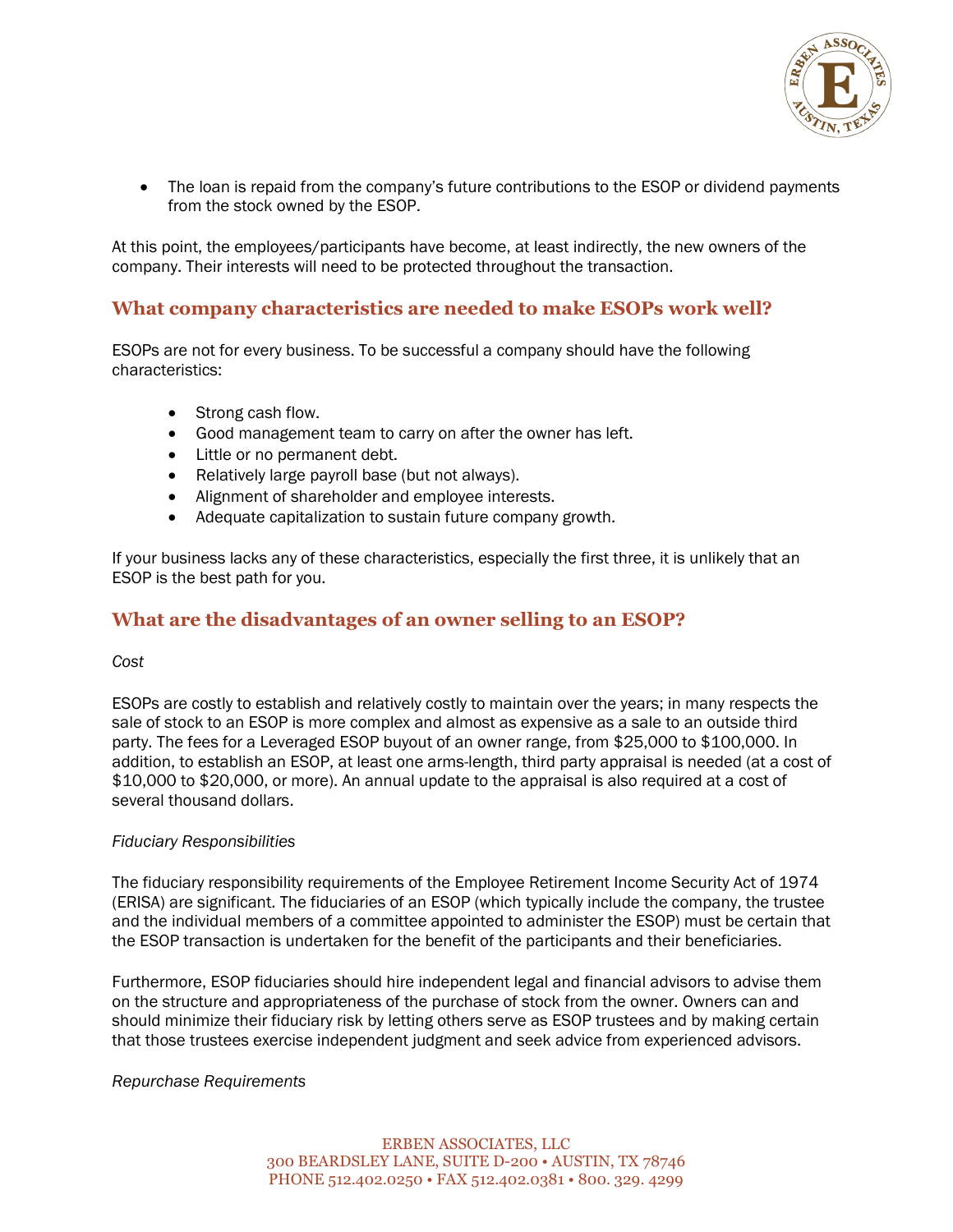

When a participant terminates employment, the company (or the ESOP) must repurchase the departing employee's stock over a five-year period. This "repurchase liability" will eventually be significant as employees retire and leave the company. To fund this liability the ESOP must receive additional cash contributions from the company or the company must buy back the stock directly from the departing participant.

### *Pre-Funding*

Pre-funding of an ESOP by the company is normally required. A bank is not going to lend 100 percent of the purchase price of an owner's stock. With a strong balance sheet, banks might lend 60 to 70 percent of the purchase price. Consequently, companies often pre-fund the ESOP by making contributions during the one to three years before the intended stock transaction. This pre-funding serves as the ESOP's "equity" in the purchase making the bank or financial institution far more likely to lend the balance of the purchase price.

Keep in mind that pre-funding the ESOP uses monies that otherwise could have been bonused directly to the owner.

### *Employee Skepticism*

It surprises some owners to learn that key employees often view the ESOP as a disincentive. These key employees must run the company and assume the responsibility of ownership without reaping 100 percent of the reward. As part of the ESOP buyout design, it is normally prudent to create an equity or cash incentive program for the management group.

Doing so allows them to acquire equity or other financial reward outside of the ESOP as a reward for their efforts on a go-forward basis.

#### *Collateral*

A financial institution usually requires collateral as a condition of making a loan to the ESOP. Usually, this collateral includes, at least for a time, the departing owner's replacement securities he has purchased with the proceeds of the sale of his stock to the ESOP.

#### *ESOP uses available Cash Flow*

Finally, allocating the bulk of the available cash flow of the company to ESOP contributions in order to repay the financing costs of acquiring an owner's stock can hinder the ability of the company to grow.

### **What are the advantages of an owner selling to an ESOP?**

### *Tax Treatment*

The payment of both principal and interest to fund a purchase by the ESOP can be accomplished with pretax rather than after-tax dollars. Remember, the company makes tax deductible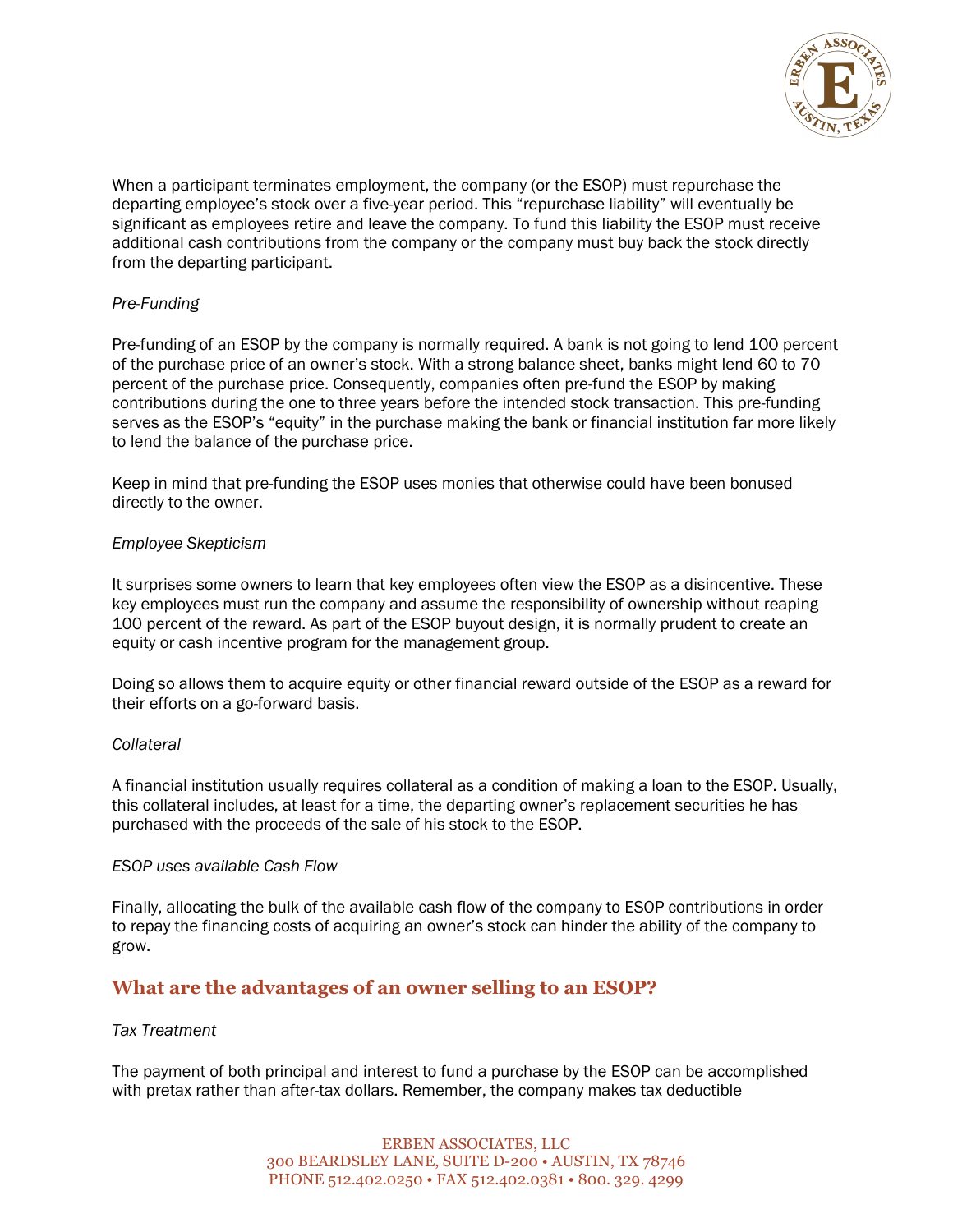

contributions to the ESOP or, in the case of a "C" corporation, dividends paid on stock owned by the ESOP to repay the loan are considered tax deductible.

If the ESOP purchases stock from the shareholder of a C corporation, and after the sale the ESOP owns at least 30 percent of the outstanding stock of the corporation, the selling shareholder will not be taxed on the proceeds as long as they are invested (generally speaking) in U.S. stocks and bonds (not mutual funds).

Of course, when those replacement securities are sold, a capital gain is generated, the size of which is determined by the owner's basis in the stock sold to the ESOP. To avoid this tax treatment, owners can hold on to those replacement securities until death when, the securities receive a step-up in basis and can be sold free from any capital gain.

Few owners, however, aggressively pursue this capital gains tax-saving opportunity. Instead, they invest the proceeds from the sale of stock to the ESOP in high quality floating rate bonds. As long as these bonds are not sold, no capital gains tax is incurred. The owner can use these bonds as collateral to obtain a loan from any number of brokerage houses or other financial institutions. The interest rate for the loan will be less than one hundred basis points greater than the interest paid by the bonds. The proceeds from this loan can then be invested in a variety of stocks and bonds, or simply spent — all without any tax consequence.

When the reinvested asset is sold, a capital gain is generated but only on the difference between the sale price and the purchase price. Combining the deferral of gain on the sale of stock to an ESOP with the purchase of long-term bonds used as collateral can mean that the business owner permanently avoids capital gains tax on the sale of his stock to the company's ESOP.

#### *Stimulate Company Productivity*

In addition to the tax treatment advantages, an ESOP holds the potential for productivity gains in the company. According to an article in Nation's Business (Volume 85, 1997), "In a survey of 1,150 ESOP companies in 1995…68 percent of the respondents said their financial figures improved the year after they instituted an ESOP and 60 percent said productivity improved."

#### *Cash to Owner*

A leveraged ESOP buyout puts cash in the owner's pocket. Other than a sale for cash to an outside third party, the ESOP is the best way to maximize the amount of cash at closing. Owners with businesses worth three to ten million dollars often cannot attract cash buyers. These businesses have strong cash flow, a superior management team, and a bright future. Yet, they are too small to attract the interest of financial, institutional or strategic buyers.

The tax benefits of a Leveraged ESOP buyout are such that the cash flow of the company can be captured before it is taxed and used to finance the purchase the owner's stock. A combination of ESOP pre-funding and borrowing from a bank (or other financial institution) puts the owner in much the same position as if he had sold to a third party for cash — except it allows employees to be the new owners.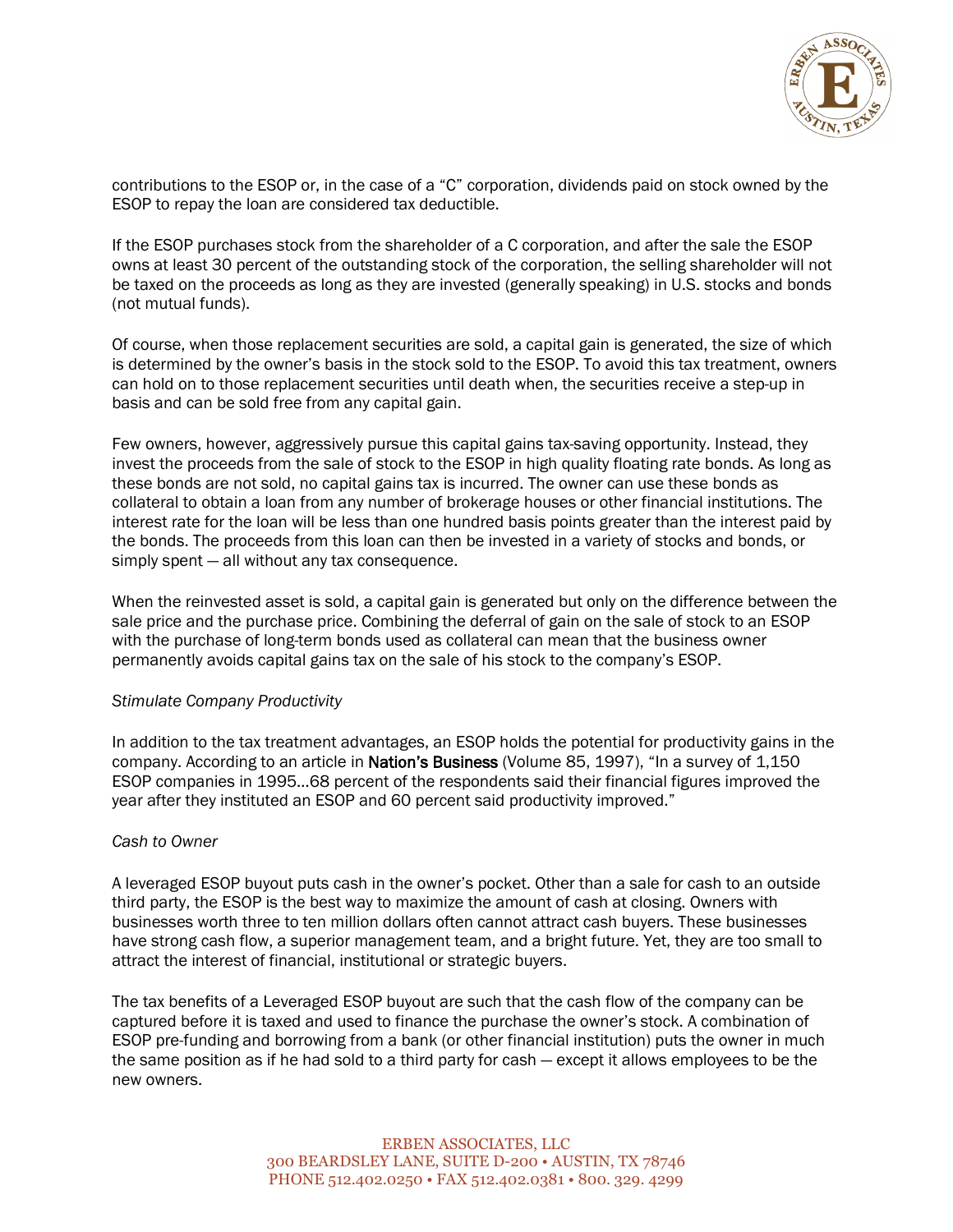

# **VECI Case Study**

Let's return to Steve Victoria and VECI to see how Steve and his advisors dealt with the many issues surrounding the creation of an ESOP. Like any other Exit Planning path, Steve's advisors insisted:

- That he set objectives.
- That he determine a business value.
- That the value of the business be promoted and preserved through motivating and keeping key employees.
- That the contemplated Exit Plan, in this case an ESOP, be well-planned and implemented.
- That business continuity be considered should Steve not survive until he sells the stock.
- That Steve's family be protected in the event of Steve's death.

Now that we understand how an ESOP met Steve's objectives, we will review the first four steps on his Exit Planning path.

### Step One: Identifying Exit Objectives

Briefly, Steve was willing to remain with the company for an additional two or three years. When he left the business, he wanted cash sufficient to achieve financial security. He and his advisors determined that he needed to net \$2 million (after taxes) from the sale of his interest to the ESOP. Lastly, Steve had a strong, but not overwhelming, interest in transferring the business to his employees, especially to his key employees.

### Step Two: Determining Business Value

As Steve was determining his Exit Objectives he also hired a valuation expert, experienced in ESOP valuation, to obtain a preliminary company value. Steve did not request a formal valuation at this time. Instead, he was interested only in knowing if the business could be sold for an amount of money sufficient to meet his financial security objectives (\$2 million after-tax). He knew that a formal valuation would come later as part of the ESOP sale process. The appraiser thought that VECI was worth approximately \$2.5 million, a value in excess of Steve's minimal financial needs (absent any taxation); provided management would continue with the company after the sale to the ESOP. The appraiser would have significantly discounted the value of the company in the absence of preexisting key employee incentive plans.

### Step Three: Keeping Employees on Board

With his objectives set and valuation in hand, Steve and his advisors knew it was imperative to develop a key employee incentive plan to motivate his three key managers to remain with the company after Steve's departure. Why? Once Steve left, VECI's continued success depended upon a core group of key employees who had the experience to operate, manage and grow the company.

> ERBEN ASSOCIATES, LLC 300 BEARDSLEY LANE, SUITE D-200 • AUSTIN, TX 78746 PHONE 512.402.0250 • FAX 512.402.0381 • 800. 329. 4299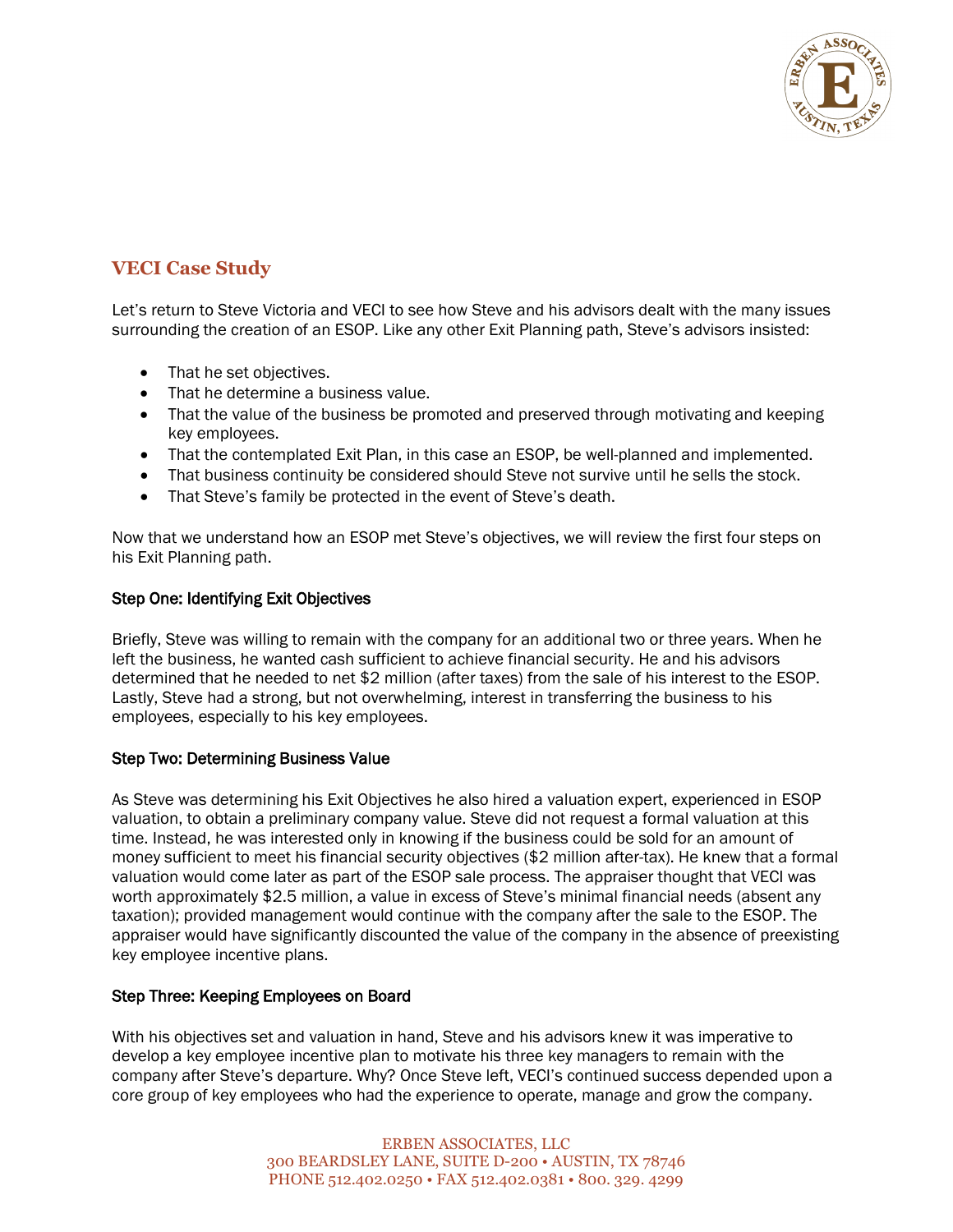

Continued success was vital. Without it, the company would not be able to generate sufficient income to pay Steve for his stock via the ESOP or to repay any bank loan used to finance the purchase of Steve's stock.

Also, as we've seen, Steve's appraiser confirmed that the value of VECI could not be supported unless Steve provided for the continuity of management after the sale to the ESOP and Steve's departure. Without the core group active and motivated, the company's value would have to be adjusted downward.

It is important for owners to understand that key employees, for the most part, are unwilling to work and act like owners unless they are owners to a "significant" degree.

Every company and every group of key employees define *significant* slightly differently but generally all key employees want to have more ownership than they are eligible to receive as participants in the ESOP. They will insist upon additional stock or equivalent incentives.

Meeting this demand is problematic because their ownership and the price they pay for it must be similar to the ownership and price of stock sold to the ESOP. If not, the ESOP participants can rightfully object to the favorable deal the key employees receive.

Key employee incentives then, must be part of the initial design of the owner's exit plan. These key employee incentive plans can either be stock-based or cash-based — the promise of an additional bonus if the company performs pursuant to an agreed upon standard. In Steve's case the employees were most interested in actual stock ownership.

Consequently, the company devised a stock option plan in which each of the three key employees would be able to receive 10 percent of the outstanding stock of the company as well as cash bonuses to pay for the exercise of the stock option plan. The key employees' right to exercise their stock options is delayed until Steve's stock had been purchased and paid for by the ESOP.

### Step Four: The Design and Implementation of the ESOP Purchase

First, VECI's attorneys reviewed an ESOP prepared by an experienced third party administration firm that specialized in ESOPS. It provided that all employees who worked 1000 hours or more became participants after one year of service. The plan further required that each participant work five years before becoming fully vested in a share of the plan assets. The co-trustees of the ESOP would be one of the key employees and a local bank familiar with the administration and fiduciary responsibilities of ESOP trustees. Steve's advisors stressed the importance of protecting himself by using independent trustees. The ESOP was to be funded with cash for three years before Steve's expected departure date.

By creating the ESOP before the expected sale date, VECI could make annual contributions to the ESOP on a tax-deductible basis. This enabled the company to contribute almost \$750,000 to the ESOP in the three years prior to the sale. This pre-funding, in turn, provided the ESOP with sufficient cash to pay almost 40 percent of the purchase price of Steve's stock. It was anticipated that a bank would lend the ESOP the balance of the purchase price.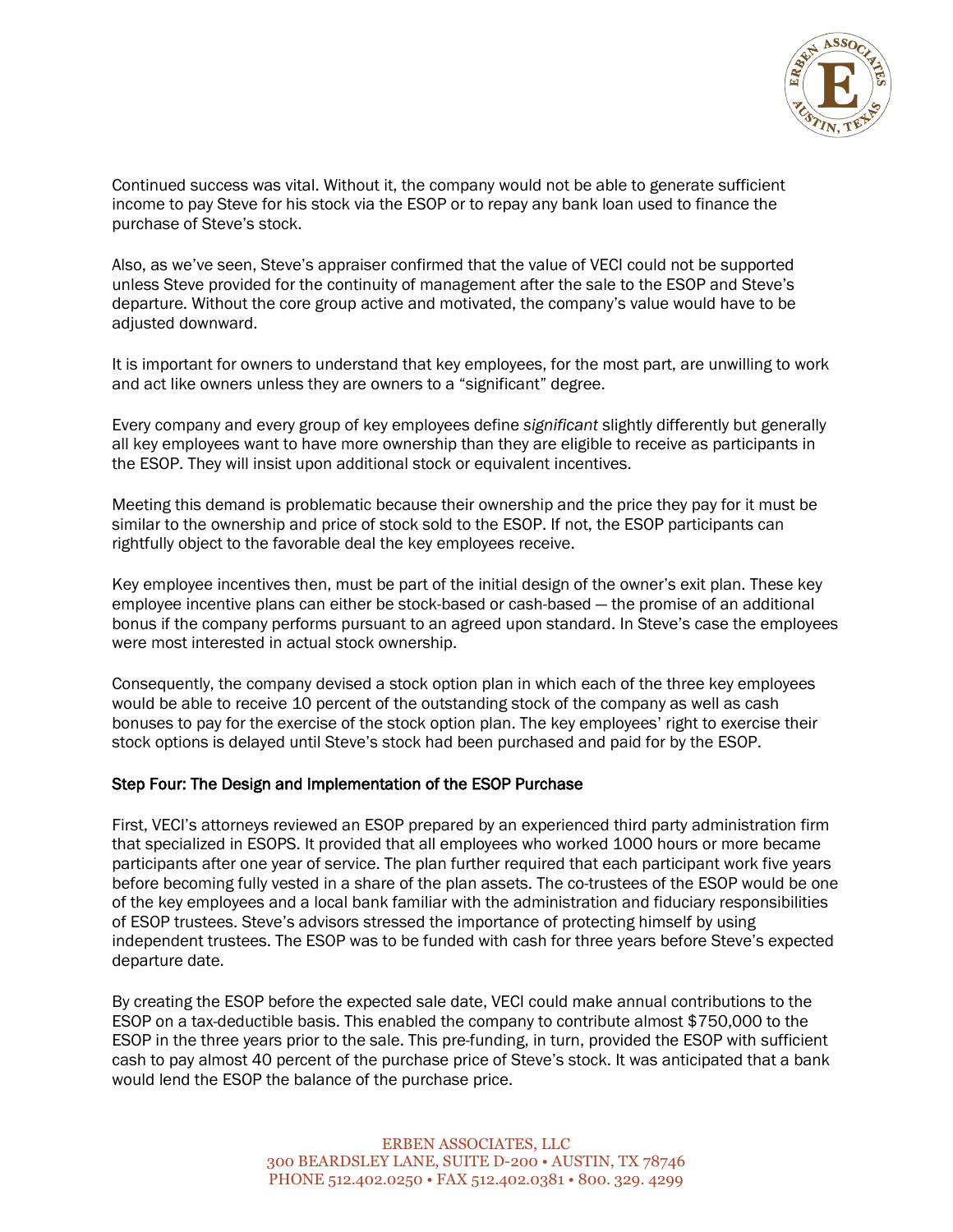

Steve could have pursued a different strategy using the ESOP. He could have sold the stock using an installment note to the ESOP and initiated his exit immediately, although bank financing would, in all likelihood, be unavailable. Alternatively, he could have elected to sell less than all of his stock to the ESOP improving the possibility of bank financing.

For example, Steve might have been able to sell 30 to 40 percent of his stock and the ESOP may have been able to obtain bank financing for the purchase. Steve opted for a complete exit after three years during which the ESOP was pre-funded with dollars which could otherwise have been bonused to him. The responsibility to obtain bank financing ultimately rested with a committee appointed by the ESOP trustees. It was their responsibility to obtain and to analyze loan proposals before selecting the most appropriate lender for the ESOP.

Although Steve did not serve on the ESOP committee, he was — much to his chagrin — involved in the financing. As a condition of financing for the remaining purchase price, every bank insisted that Steve pledge his sale proceeds as security.

Recall that one of the advantages of selling to an ESOP is that the owner is not taxed on the sale proceeds provided he or she acquires appropriate replacement securities. These publicly-traded, liquid securities are generally blue chip bonds or stocks and are a lender's first choice for collateral. Through determined negotiation, Steve's advisors reduced the collateralization period and minimized the amount of securities Steve was required to pledge. In the end, Steve pledged 50 percent of the sale proceeds to be released as the loan was repaid.

# **Caution**

Finally, a word of caution to owners who are considering using an ESOP as part of their exit strategies. The sale of an owner's stock to an ESOP involves more than simply making sure the owner's Exit Objectives are met. A sale of stock to an ESOP must be an arm's length transaction between the selling owner and an independently directed and administered ESOP.

If an owner makes decisions for the ESOP regarding the purchase or financing of his stock, he exposes himself to allegations and lawsuits claiming a breach of fiduciary obligation or duty to the ESOP and its participants. No departing owner wants the specter of future litigation looming over him.

Owners can avoid this exposure by realizing that when creating an ESOP, they have created a separate buyer; a buyer who will want to make (and must make) independent and informed decisions. This buyer will use its own set of advisors including an appraiser, a financial advisor, a transaction attorney and perhaps a CPA — the same advisors owners use to make an informed decision to sell to an ESOP.

# **Conclusion**

The decision to sell your stock using a Leveraged ESOP is neither easy nor inexpensive. Yet, it is no more difficult or expensive than selling your business to an outside third party.